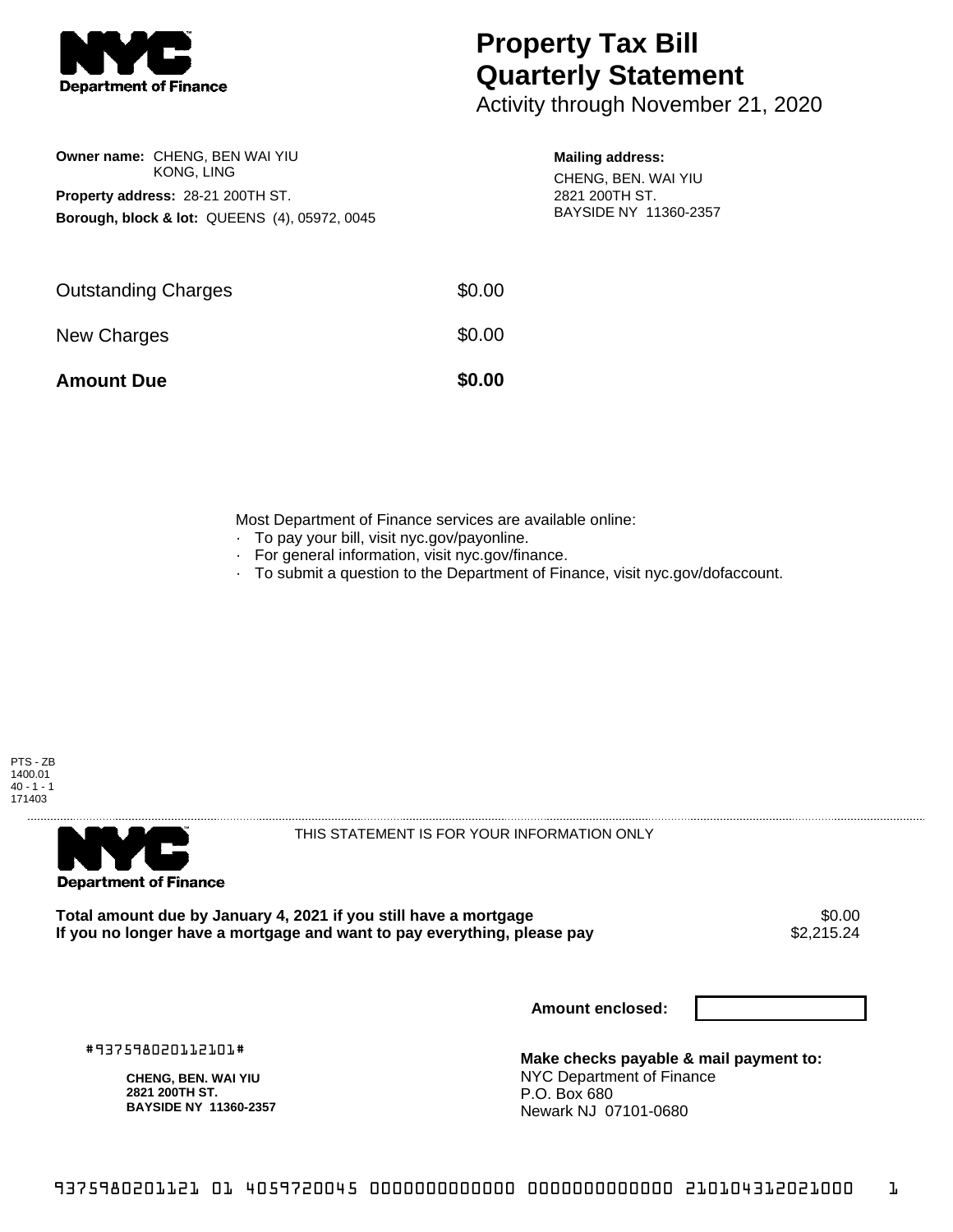

| <b>Billing Summary</b>                                 | <b>Activity Date Due Date</b> |                         | Amount                  |
|--------------------------------------------------------|-------------------------------|-------------------------|-------------------------|
| Outstanding charges including interest and payments    |                               |                         | \$0.00                  |
| <b>Finance-Property Tax</b><br><b>Adopted Tax Rate</b> |                               | 01/01/2021              | \$2,269.24<br>$$-27.00$ |
| Payment                                                | 11/04/2020                    | Cenlar Federal Sav Bank | $$-2,269.24$            |
| Payment Adjusted                                       | 01/01/2021                    | Cenlar Federal Sav Bank | \$27.00                 |
| Total amount due                                       |                               |                         | \$0.00                  |
| <b>Tax Year Charges Remaining</b>                      | <b>Activity Date</b>          | <b>Due Date</b>         | <b>Amount</b>           |
| <b>Finance-Property Tax</b><br><b>Adopted Tax Rate</b> |                               | 04/01/2021              | \$2,269.24<br>$$-27.00$ |
| Payment                                                | 11/21/2020                    | Cenlar Federal Sav Bank | $$-27.00$               |
| Total tax year charges remaining                       |                               |                         | \$2,215.24              |
| <b>Overpayments/Credits</b>                            | <b>Activity Date</b>          | <b>Due Date</b>         | Amount                  |
| <b>Credit Balance</b>                                  |                               | 11/04/2020              | $$-27.00$               |
| Credit Applied                                         | 11/21/2020                    |                         | \$27.00                 |
|                                                        |                               | Total credit applied    | \$27.00                 |
| Total overpayments/credits remaining on account        |                               | \$0.00                  |                         |

## **Home banking payment instructions:**

- 1. **Log** into your bank or online bill pay website.
- 2. **Add** the new payee: NYC DOF Property Tax. Enter your account number, which is your boro, block and lot, as it appears here: 4-05972-0045 . You may also need to enter the address for the Department of Finance. The address is P.O. Box 680, Newark NJ 07101-0680.
- 3. **Schedule** your online payment using your checking or savings account.

## **Did Your Mailing Address Change?** If so, please visit us at **nyc.gov/changemailingaddress** or call **311.**

When you provide a check as payment, you authorize us either to use information from your check to make a one-time electronic fund transfer from your account or to process the payment as a check transaction.